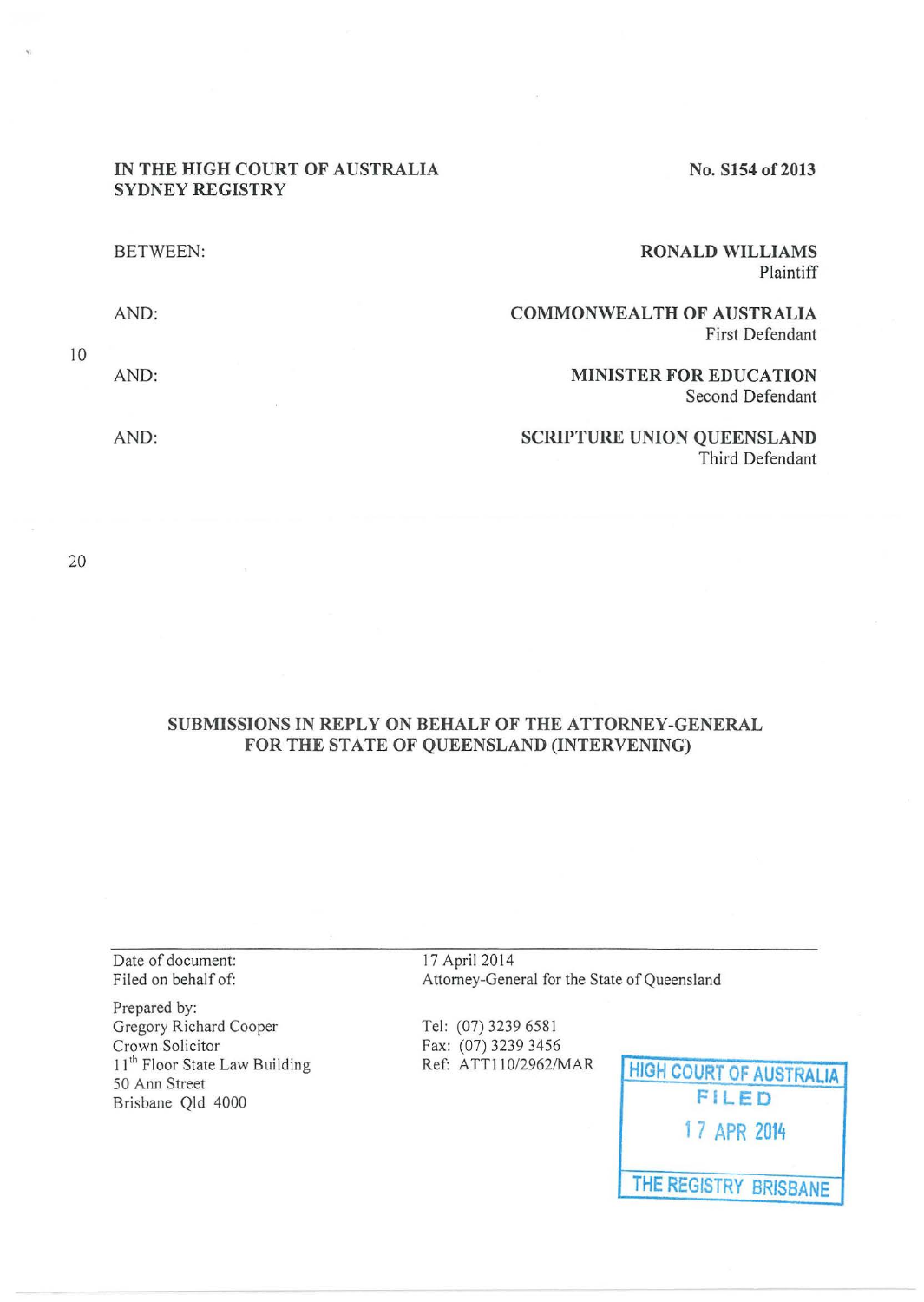# **I. CERTIFICATION**

1. These submissions are in a form suitable for publication on the internet.

# **II. INTRODUCTION**

- 2. On 10 Apri12014, the Chief Justice granted leave to the Attorney-General for the State of Queensland to file submissions in reply to the submissions of the first and second defendants ('the Commonwealth defendants').
- 3. The Commonwealth defendants submit that leave should be granted to re-open *Williams v Commonwealth.*<sup>1</sup> They further submit that:
	- (a) the Commonwealth's executive power to spend and contract does not require any statutory backing and is essentially unlimited as to subject matter;
	- (b) alternatively, that the Commonwealth's executive power to spend and contract extends to all matters that are reasonably capable of being seen as of national benefit or concern; and
	- (c) any requirement for legislation authorising spending and contracting would flow through to the State level.
- 4. The Attorney-General for Queensland has adopted the submissions of the Attorneys-General for New South Wales and Victoria for refusing to re-open *Williams.<sup>2</sup>*
- 5. On the assumption that leave is granted, however, the Attorney makes the submissions below.

# **(i) Commonwealth generally requires legislative authorisation for spending and contracting**

- 30 6. In *Williams,* none of the judges accepted that the Commonwealth had a broad executive power to spend and contract on any subject matter without statutory authority. Four judges in *Williams* also held that, with some exceptions, the Commonwealth's executive power did not extend to contracting and spending on matters within the legislative powers of the Commonwealth without statutory authorisation.<sup>3</sup>
	- 7. The Commonwealth defendants contend, however, that 'the historical conception' of executive power in the English and British constitutional tradition suggests that there was never any general limitation on the ability of the Executive to spend and contract without statutory authority. They contend that nothing in Australia's constitutional structure

10

 $\mathbf{I}$ (2012) 248 CLR 156 *('Williams').* 

 $\,$  2  $\,$ See Annotated Submissions of the Attorney-General for Queensland, para 36, fn 37.

 $\overline{\mathbf{3}}$ (2012) 248 CLR 156 at [4], [83] (French CJ), [139]-[154] (Gummow and Bell JJ), [535]-[544] (Crennan J).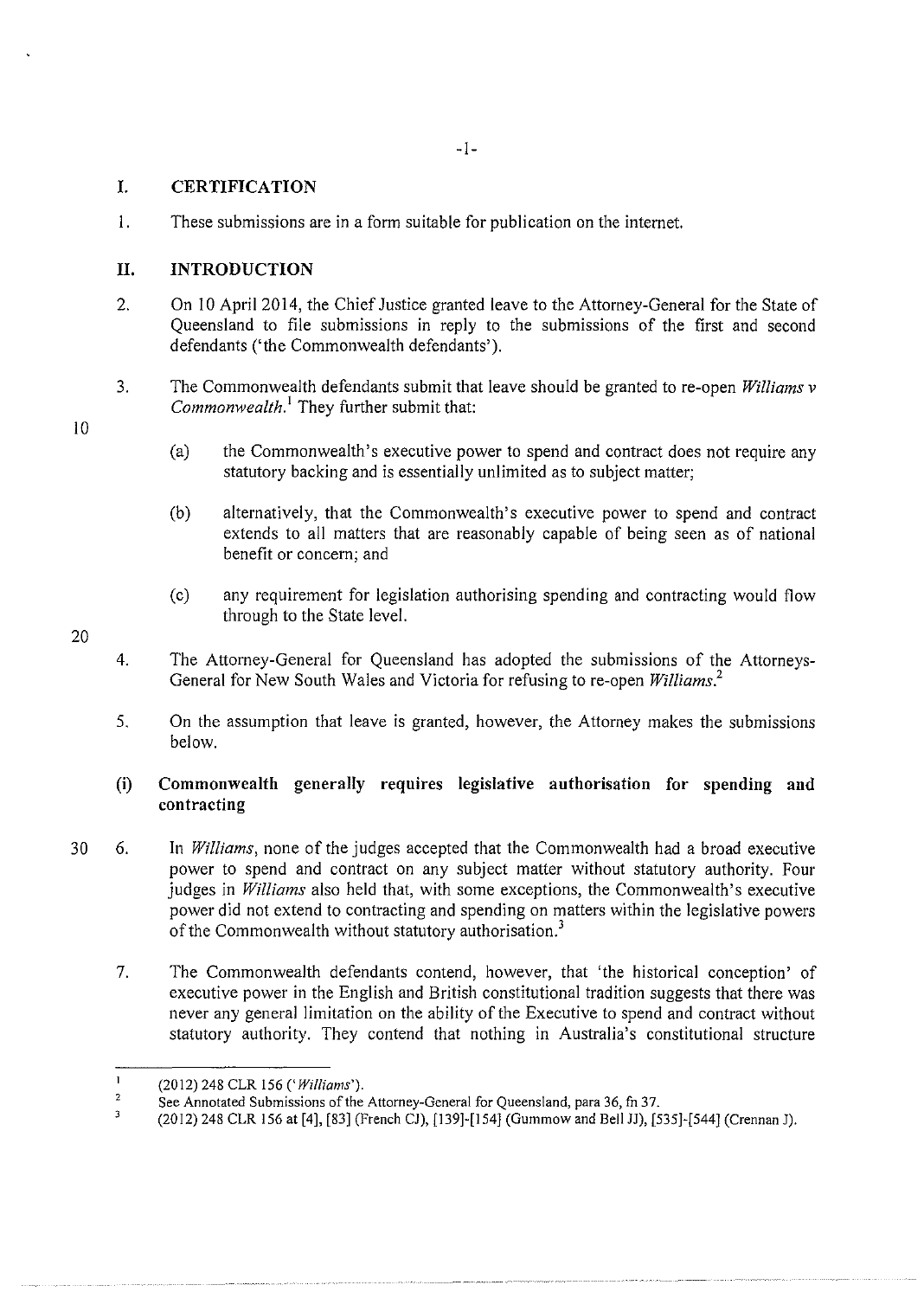requires such a limitation on executive power and, accordingly, no such limitation should be implied.<sup>4</sup>

8. These submissions proceed from the wrong premise. The question is whether the executive power in s 61 of the Constitution enables the Commonwealth to contract or spend on virtually any subject matter without statutory authority. That question must be answered primarily by reference to the text and structure of the Constitution, particularly the distribution of legislative powers between the Commonwealth and the States.<sup>5</sup> That is because the Constitution did not merely adopt constitutional arrangements in the United Kingdom or any other nation; it created a new polity with features that were taken from different constitutional traditions.<sup>6</sup>

9. It follows that the correct inquiry does not begin by asking whether the Executive in the United Kingdom, which has a unitary constitution, has a power to contract or spend without statutory authority and then determining if there is anything in the Commonwealth Constitution that would require a different answer. The correct starting point is to ask whether anything in the text and structure of the Constitution expressly provides or necessarily implies that the Commonwealth Executive has power to contract and spend without statutory authority regardless of subject matter.<sup>7</sup> The answer is 'no'.

I 0. First, an executive power to contract or spend without statutory authority and without limitation as to subject matter would be inconsistent with the federal nature of the Constitution. The Commonwealth is a polity of limited and defined powers, $8$  and the Commonwealth executive does not have a legal personality distinct from the legislative branch.<sup>9</sup> These matters suggest that the executive power to contract and spend should not be interpreted as if it were practically unlimited as to subject matter.<sup>10</sup>

I I. The Commonwealth defendants' contention of the extent of their executive power is irreconcilable with the federal structure. On their reasoning, the Parliament cannot ordinarily legislate on activities that are outside its heads of legislative power. Yet the executive can contract and spend on such activities as much as it wishes (subject to an appropriation). Furthermore, once the executive contracts or spends in such an area, the Parliament can rely on the power in  $s 51(xxxix)$  of the Constitution to ensure that the

10

20

30

9 *Williams* (2012) 248 CLR 156 at [154] (Gummow and Bell JJ).

Commonwealth defendants' submissions, paras 120-137, 145. The Commonwealth defendants do not treat **the distribution of powers between the Commonwealth and the States as one of the seven limitations on executive power identifiable from the Australian Constitutional structure.** 

<sup>5</sup> *Victoria v Commonwealth* (1975) 134 CLR 338 *('AAP Case')* at 396-397 (Mason J).

<sup>6</sup>  *Williams* (2012) 248 CLR 156 at [56] (French CJ).

*Commonwealth and Central Wool Committee v Colonial Combing, Spinning and Weaving Co Ltd* (1922) 31 CLR 421 *('Wool Tops Case')* at 453 (Higgins J). Compare *Re Ditfort; Ex parte Deputy Commissioner of Taxation* (1988) 19 FCR 347 at 369 (Gummow J); *Ruddock v Vadarlis* (200 I) 110 FCR 491 at [179] (French J, as his Honour then was) (observing that one looks not at the content of the prerogative in Britain, but rather to s 61 of the Constitution).

 $\bf 3$ *R v Kirby; Ex parte Boilermakers' Society of Australia* (1956) 94 CLR 254 at 267-268; *Pope v Federal Commissioner of Taxation* (2009) 238 CLR 1 at [323] (Hayne and Kiefel JJ).

<sup>10</sup>  *Williams* (2012) 248 CLR 156 at [251] (Hayne J).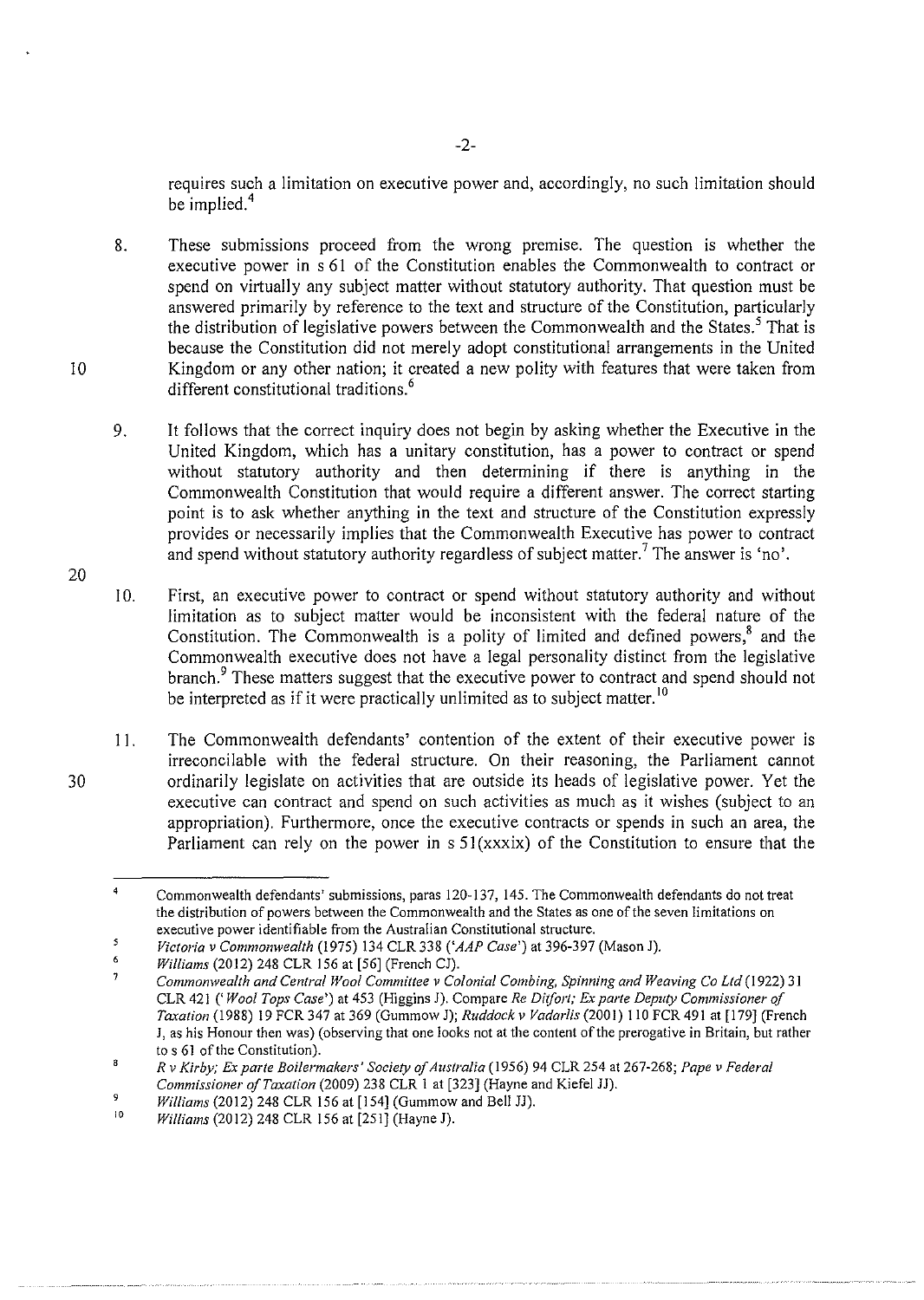Commonwealth controls the terms and conditions on which money would be provided to recipients by the Commonwealth and indeed controls the application of the money.<sup>11</sup> Such conclusions mean that the executive power in effect expands the scope of Commonwealth legislative power into areas that would otherwise be left to the States. That outcome is inconsistent with the conception of the Commonwealth as a government of defined and limited powers.<sup>12</sup>

12. Secondly, there is nothing in s 61 or any other provision in the Constitution that expressly provides that the executive power of the Commonwealth extends to a power to contract and spend without statutory authority regardless of subject matter.

13. Thirdly, nothing in the Constitution necessarily implies that the Commonwealth's executive power extends so far. The content of the executive power ins 61 depends on the responsibilities given to the Commonwealth under the Constitution. As Mason J explained in the *Victoria v Commonwealth and Hayden* ('the *AAP Case'):* <sup>13</sup>

> Although the ambit of the power is not otherwise defined by Ch. II it is evident that in scope it is not unlimited and that its content does not reach beyond the area of responsibilities allocated to the Commonwealth by the Constitution, *responsibilities which are ascertainable from the distribution of powers, more particularly the distribution of legislative powers, effected by the Constitution itself and the character and status of the Commonwealth as a national government.* The provisions of s.61 taken in conjunction with the federal character of the Constitution and the distribution of powers between the Commonwealth and the States make any other conclusion unacceptable.

14. The responsibilities of the Commonwealth under the Constitution, however, do not imply the existence of an executive power to contract and spend without statutory authority regardless of subject matter. By contrast, they do imply that the Executive can contract without statutory authority for the administration of government departments which are established under s 64<sup>14</sup> or which were transferred to the Commonwealth from the States under s  $69<sup>15</sup>$  Any other view would mean that the Executive, at the establishment of the Constitution, would have been incapable of contracting for goods and property needed to establish itself and ensure that it could operate.<sup>16</sup> No corresponding necessity supports the broad view of executive power.

20

30

II *?ape* (2009) 238 CLR 1 at (342] (Hayne and Kiefel JJ).

<sup>12</sup>  Compare *Williams* (2012) 248 CLR 156 at (37] (French CJ), (581] (Kiefel J).

<sup>13</sup>  (1975) 134 CLR 338 at 396-397 (emphasis added).

<sup>14</sup>  *Wool Tops Case* (1922) 31 CLR 421 at 432 (Knox CJ and Gavan Duffy J); *Williams* (2012) 248 CLR 156 at (34] (French CJ).

<sup>15</sup>  **The Governor-General's powers and functions under s 70 of the Constitution would also support such an implication.** 

<sup>16</sup>  As Heydon J pointed out in *Williams* (20 12) 248 CLR 156 at (386], the Federal Parliament did not pass any laws until six months after the establishment of the Commonwealth.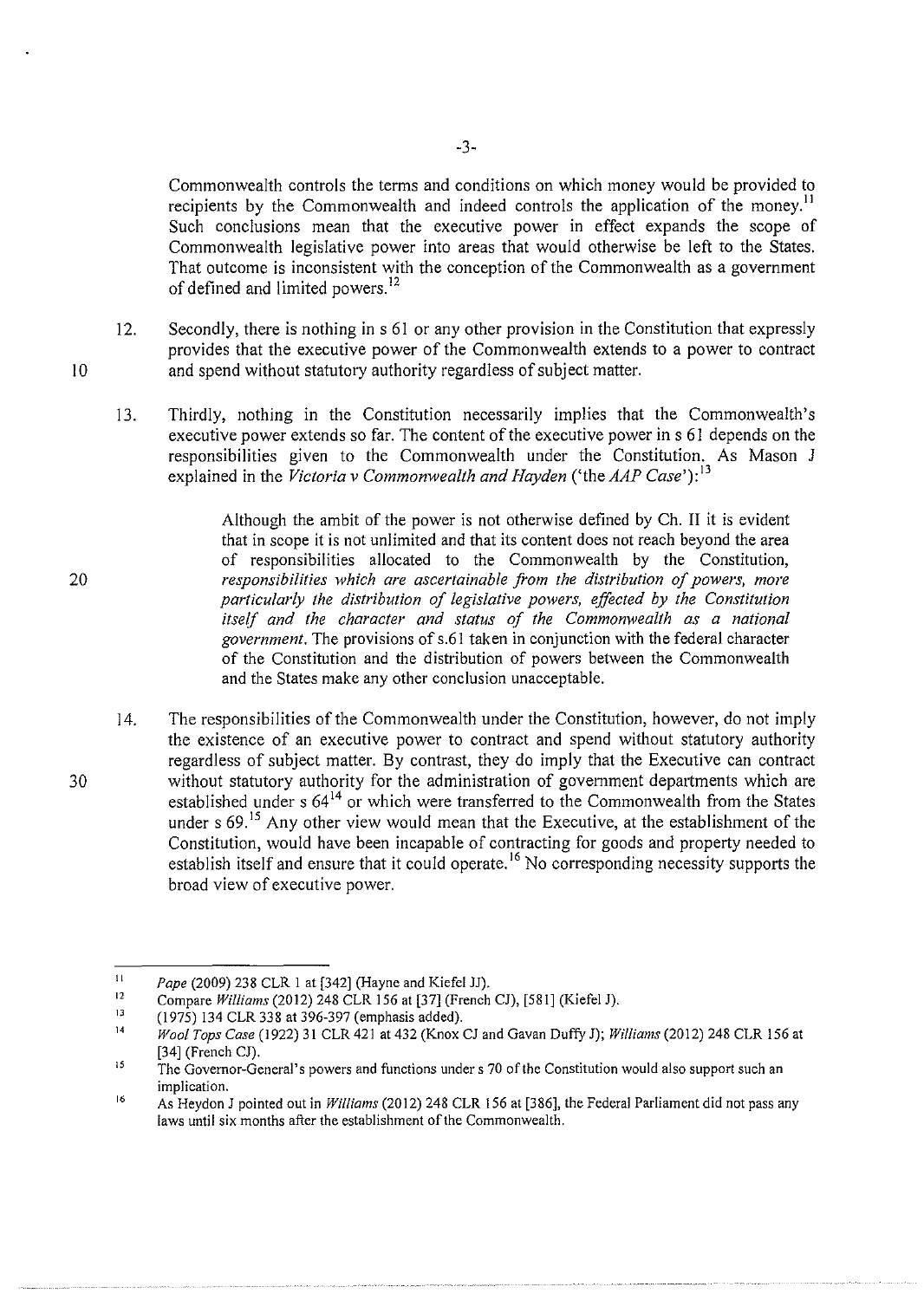- 15. Fourthly, a related consequence of the Commonwealth defendants' broad view of the spending power would be to undermine the role of s 96 of the Constitution. That provision enables the Commonwealth Parliament to provide grants of financial assistance to States in areas that would otherwise be outside of the Commonwealth's legislative powers. 17 Those grants, moreover, are not coercive; no State can be required to accept a grant. <sup>18</sup>The lack of coercion is the reason that the *Melbourne Corporation* principle has thus far not been applied to s 96. 19 In the *AAP Case,* Mason J observed that s 96 confirmed that the executive power is 'not unlimited and that there is a very large area of activity which lies outside the executive power of the Commonwealth but which may become the subject of conditions attached to grants under s  $96'.^{20}$
- 16. If the Commonwealth were correct, however, s 96 of the Constitution would be otiose.<sup>21</sup> It would have no operation because the executive power would already extend to the spending of money on the States and, indeed, essentially any area that the Commonwealth wished. Furthermore,  $s \frac{51}{x \cdot x}$  and  $s \frac{61}{x}$  would enable the Commonwealth to make coercive laws requiring the States and others to obey the terms and conditions imposed on spending by the Commonwealth.<sup>22</sup> Such laws would raise the application of the *Melbourne Corporation* principle in a way that s 96 hitherto has not.<sup>23</sup> Section 96 therefore indicates that the Commonwealth defendants' view of executive power is in error.
- 17. The Commonwealth defendants claim that s 96 cannot limit the executive power to spend or contract because its operation may be terminated by Parliament at any time after 10 years following the establishment of the Commonwealth. Parliament has not, however, terminated s 96's operation, so it must be taken into account when determining the scope of executive power. The further claim that the only function of s 96 was to put beyond doubt the Commonwealth's capacity to make legally enforceable conditions does not reconcile with the fact that Parliament may terminate the operation of  $s 96<sup>24</sup>$  and is not clearly supported by the Convention Debates.<sup>25</sup>

10

<sup>30</sup> 

<sup>17</sup>  *AAP Case* (1975) 134 CLR 338 at 357 (Barwick CJ); *Williams* (2012) 248 CLR 156 at [148] (Gummow and Bell JJ).

<sup>18</sup>  *Victoria v Commonwealth* (1957) 99 CLR 575 *('Second Uniform Tox Case')* at 609-610 (Dixon CJ).

<sup>19</sup>  *Second Uniform Tox Case* (1957) 99 CLR 575 at 609-610 (Dixon CJ); *Williams* (2012) 248 CLR !56 at [246] (Hayne J), [501] (Crennan J).

<sup>20</sup>  *AAP Case* (1975) 134 CLR 388 at 398 (Mason J).

<sup>2</sup>J *Pape* (2009) 238 CLR I at [569] (Heydon J); *Williams* (2012) 248 CLR 156 at [247] (Hayne J), [593] (Kiefel J).

<sup>22</sup>  *Williams* (2012) 248 CLR 156 at [248] (Hayne J).

<sup>23</sup>  *Second Uniform Tox Case* (1957) 99 CLR 575 at 609-610 (Dixon CJ); *Williams* (2012) 248 CLR 156 at [246] (Hayne J), [501] (Crennan J).

<sup>24</sup>  If, as Mason J suggested in the *AAP Case* (1975) 134 CLR 338 at 395, the only purpose of s 96 was to put beyond doubt the Commonwealth's ability to include legally enforceable conditions on grants, the ability to **terminate the operation** of s **96 after ten years would be difficult to explain.** 

<sup>25</sup>  *Official Records of the Debates of the Australasian Federal Convention,* Melbourne, 17 February 1898, pp 1107-1108.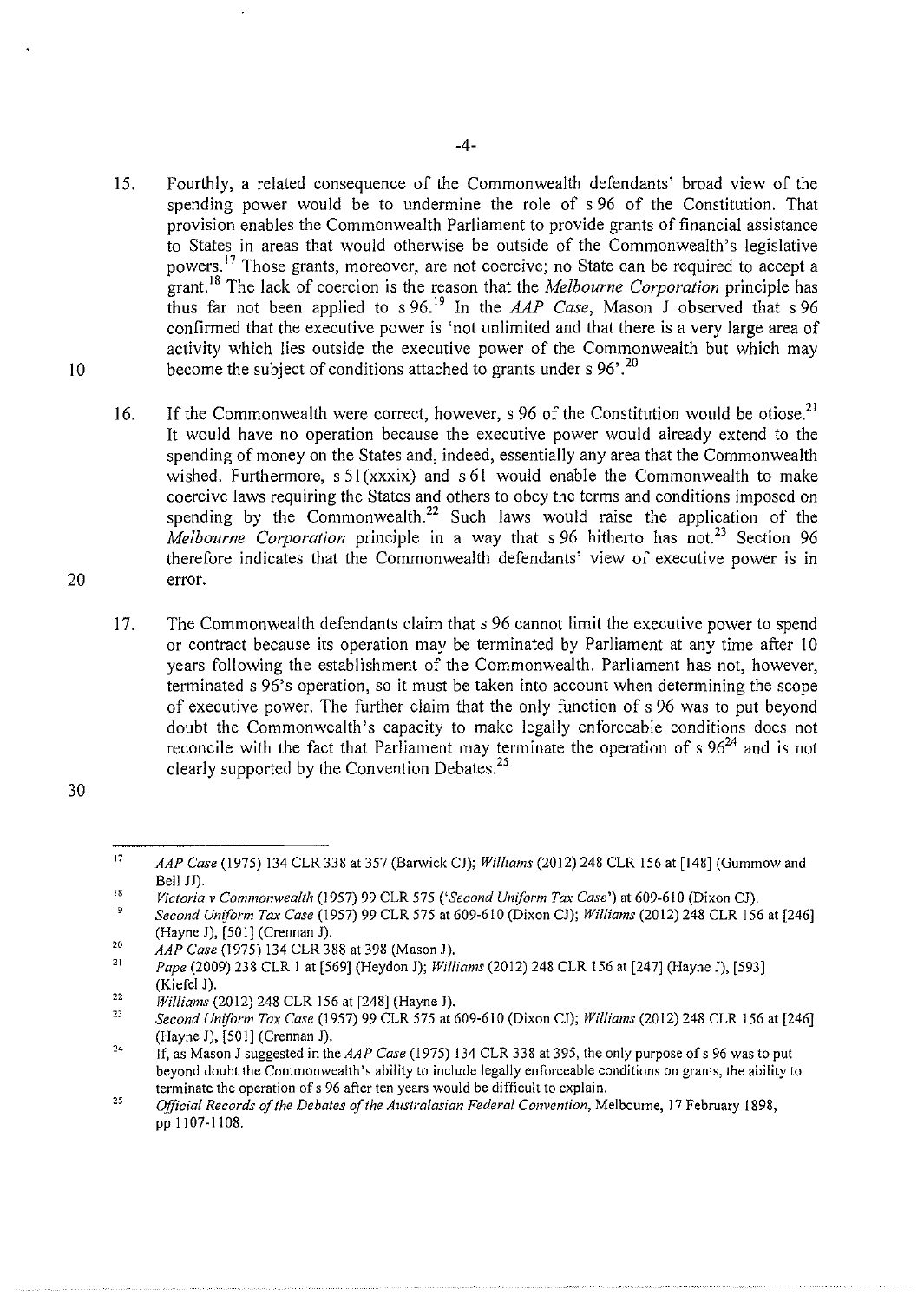- 18. Fifthly, the Commonwealth's broad view of its executive power would also distort the relationship between the Executive and the Parliament.<sup>26</sup> It is true, as the Commonwealth claims, that Parliament could pre-emptively regulate the circumstances in which the Executive may contract and spend and may initiate legislation on any spending program.<sup>27</sup> It is also true that the Parliament may refuse to appropriate money for spending. But given that the Executive controls the lower House of Parliament, preemptive regulation of the executive power to spend is likely to be rare. Absent such preregulation, moreover, there is a real likelihood that Parliament may not even know the nature of the spending programs that the Executive formulates until after public money has been committed by contract.<sup>28</sup> Consequently, the role of the Parliament in such a case would be reduced to repudiating the contract or appropriating the funds. Such a limited function reflects weak parliamentary control over the Executive.<sup>29</sup> It is, however, the outcome of accepting the existence of an executive power to contract or spend without statutory authority and without limitation as to subject matter.
- 19. On these bases alone, the Commonwealth defendants' broad submission about executive power should be rejected.

### **(b) No basis for Commonwealth's alternative formulation of executive power to spend or**  20 **contract**

- 20. The Commonwealth submits, as an alternative argument, that the executive power extends to anything that is 'reasonably capable of being seen to be of national benefit or concern' *?0* It claims that such a formulation is the common genus underlying the validity of executive spending programs without statutory authority.<sup>3</sup>
- 21. These submissions should be rejected. The Commonwealth's formulation would greatly expand the category of activities in which the Commonwealth may engage because of its character and existence as a national government. Yet the need for such a category to be confined is well recognised. In the *AAP Case,* for example, Mason J accepted that the executive power extended to enterprises and activities 'peculiarly adapted to the government of a nation and which cannot otherwise be carried on for the benefit of the

10

<sup>26</sup>  *Williams* (2012) 248 CLR 156 at [136] (Gummow and Bell JJ).

<sup>27</sup>  **Commonwealth defendants' submissions, para 139.** 

<sup>28</sup>  It is well established that permissible purposes for appropriations can be very general and diffuse: *Pape*  (2009) 238 CLR I at [296] (Hayne and Kiefel JJ). Indeed, expenditures in an Appropriation Act do not have to be tied to outcomes specified: *Combet v Commonwealth* (2005) 224 CLR 494. These facts would only exacerbate the difficulties with trying to control executive spending.

<sup>29</sup>  *Williams* (2012) 248 CLR !56 at [136] (Gummow and Bell JJ). Compare the *Wool Tops Case* (1922) 3! CLR 421 at 450 (Isaacs J).

<sup>30</sup>  **Commonwealth defendants' submissions, para 152.** 

<sup>31</sup>  **Commonwealth defendants' submissions, para 153.**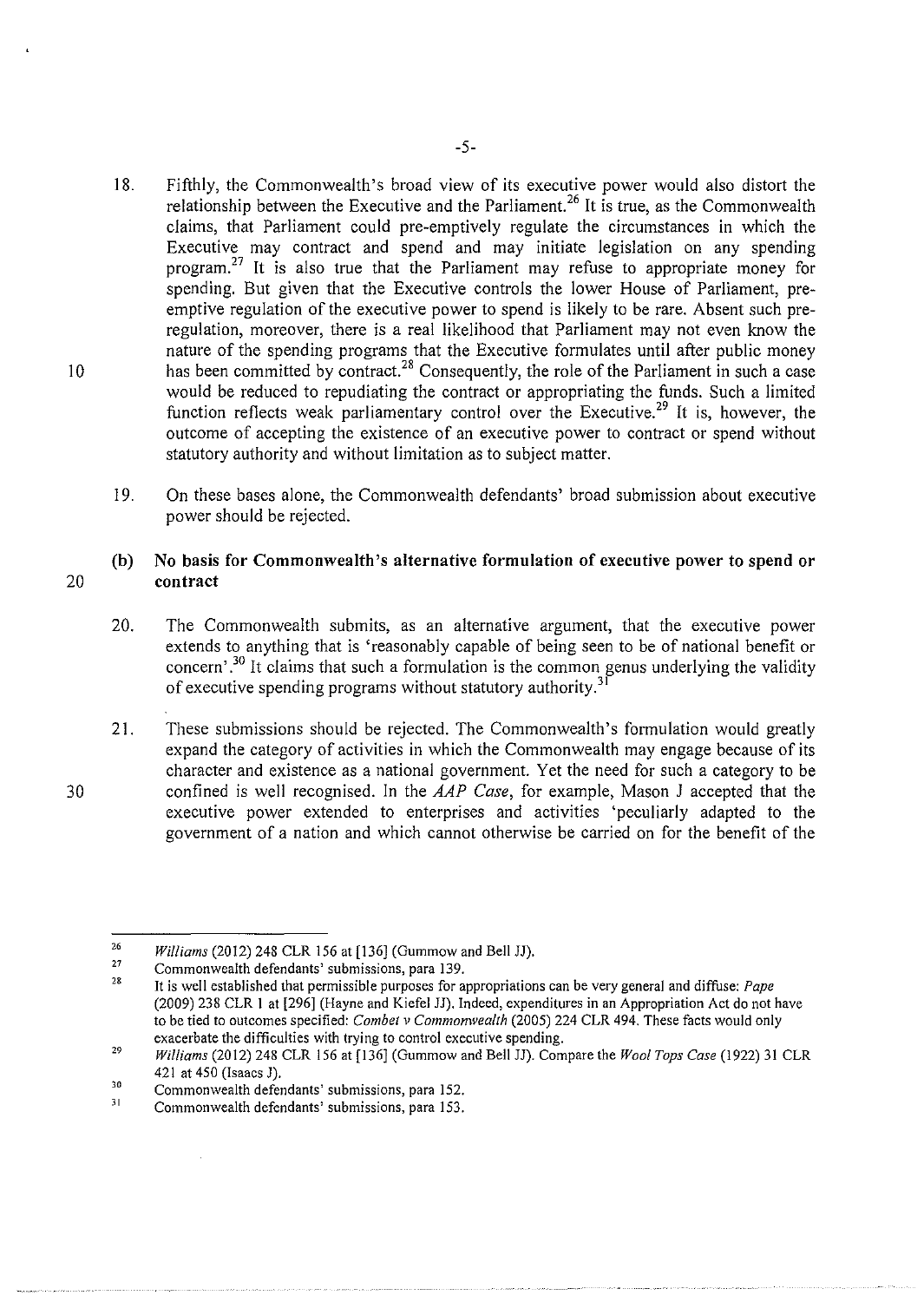nation'.<sup>32</sup> That formulation is more confined to that which the Commonwealth has advanced. Nonetheless, his Honour added:<sup>33</sup>

It would be inconsistent with the broad division of responsibilities between the Commonwealth and the States achieved by the distribution of legislative powers to concede to this aspect of the executive power a wide operation effecting a radical transformation in what has hitherto been thought to be the Commonwealth's area of responsibility under the Constitution, thereby enabling the Commonwealth to carry out within Australia programmes standing outside the acknowledged heads of legislative power merely because these programmes can be conveniently formulated and administered by the national government.

- 22. Other members of the Court have referred to this passage with approval or expressed sentiments to the same effect.<sup>34</sup>
- 23. There are few topics that could not be 'reasonably capable of being seen as of national benefit or concern' if (as the Commonwealth defendants submit<sup>35</sup>) the enumerated heads of power are regarded as informing, but not limiting, the scope of the executive power. Thus, although the Court has held that the Commonwealth has no power over the 'national economy',<sup>36</sup> the Commonwealth's formulation would make such a conclusion hard to understand. Similarly, if the Commonwealth could fund the National School Chaplaincy and Student Welfare Program on the basis that, among other things, it is a national program and 'the education of youth is capable of being regarded as the ultimate wellspring of national prosperity and success',<sup>37</sup> it would be difficult to see why the Commonwealth could not also legislate to fund any program that might be thought to affect economic competitiveness or, indeed, national prosperity. Such conclusions are impossible to reconcile with the federal structure and earlier authority.<sup>38</sup>

### **(c) No necessary effect on State executive power**

30

20

10

24. The Commonwealth submits that any requirement for statutory authority at the Commonwealth level would flow through to the State level unless an asymmetrical conception of executive power throughout the Federation were to be adopted.<sup>39</sup>

<sup>32</sup>  *AAP Case* (1975) 134 CLR 338 at 397.

<sup>33</sup>  (1975) 134 CLR 338 at 398. There are difficulties associated with any implication based on the character of the Commonwealth as a nation: see *Pape* (2009) 238 CLR I at [519], [542]-[544] (Heydon J). Those difficulties require that any such implication must be confined if it is to be employed at all.

<sup>34</sup>  *AAP Case* (1975) 134 CLR 338 at 362 (Barwick CJ); *f'ape* (2009) 238 CLR I at [127] (French CJ), [357] (Hayne and Kiefel J), [519] (Heydon J).

<sup>35</sup>  Commonwealth defendants' submissions, paras 148-149.

<sup>36</sup>  *AAP Case* (1975) 134 CLR 338 at 362 (Barwick CJ); *Pape* (2009) 238 CLR I at [127] (French CJ), [362]- [364] (Hayne and Kiefel JJ), [509], [522], [549] (Heydon J).

<sup>37</sup>  **Commonwealth defendants' submissions, para 154.** 

<sup>38</sup>  See *Williams* (2012) 248 CLR 156 at [83] (French CJ), [146] (Gummow and Bell JJ), [240] (Hayne J), [498]-[507] (Crennan J), [594] (Kiefel J) (rejecting the claim that the 'nationhood' aspect of the executive power authorised the National School Chaplaincy Programme).

<sup>39</sup>  Commonwealth defendants' submissions, para 161.